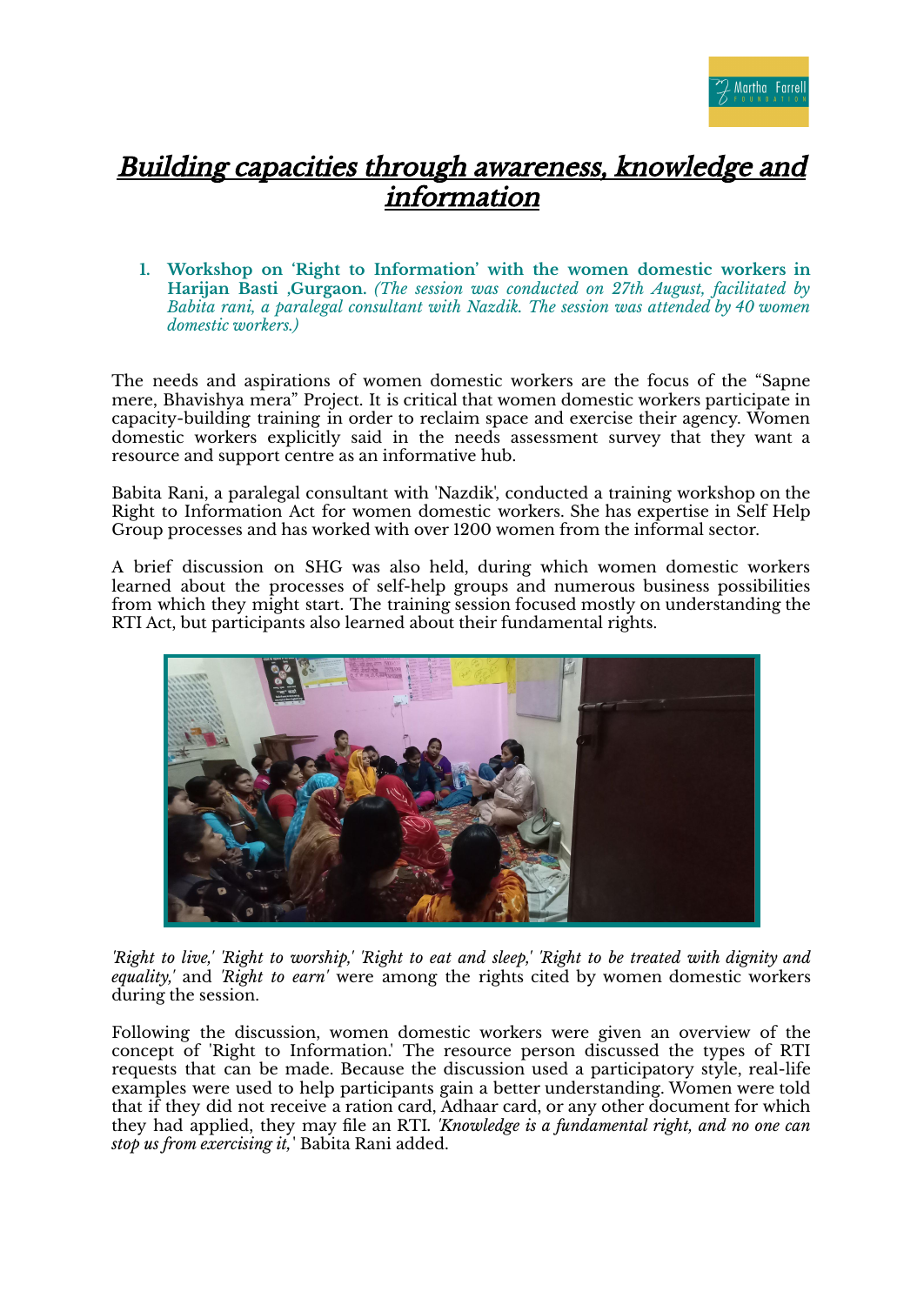

The goal of the session was to raise women's knowledge of their rights as citizens. They will gradually develop the habit of asking questions if something is not right if they know they can ask "Why". At the end of the session, Madhumita said, *"I always thought* that as a woman and the caste from which I belong  $-$  I can only listen and obey. I never imagined *that asking question is my Right (HAQ)."*

2. **Labor Laws Workshop for women domestic workers (***The session was conducted on 30th October, facilitated by Ms. Anita Kapoor, secretary of Sehri Gharelu Kamgar Union. The session was attended by 25 women domestic workers.)*

Domestic work is not recognized with so much dignity and respect. Over 94 percent of India's working population is part of the unorganized sector, 50% of which are women. Domestic workers comprise a significant part of the workforce in informal employment and are among the most vulnerable groups of workers. This workforce is among the most highly vulnerable group of workers in the country because they are invisibilised as labour and systematically excluded from the rights guaranteed under India's four Labour Codes.

Domestic workers are the second identity of these women and as a worker it becomes very important to know about their rights. A workshop has been organized for the women domestic workers of Harijan Basti, Gurugram. The workshop was conducted by Mrs. Anita Kapoor (Secretary of Sehri Gharelu Kamgaar Union) and has been working with women domestic workers for the past 20 years.



The workshop started by asking women domestic workers about their work and the recognition our Constitution gives to them. It is important to know this so that the workers are informed about the possible ways in which they can seek legal help.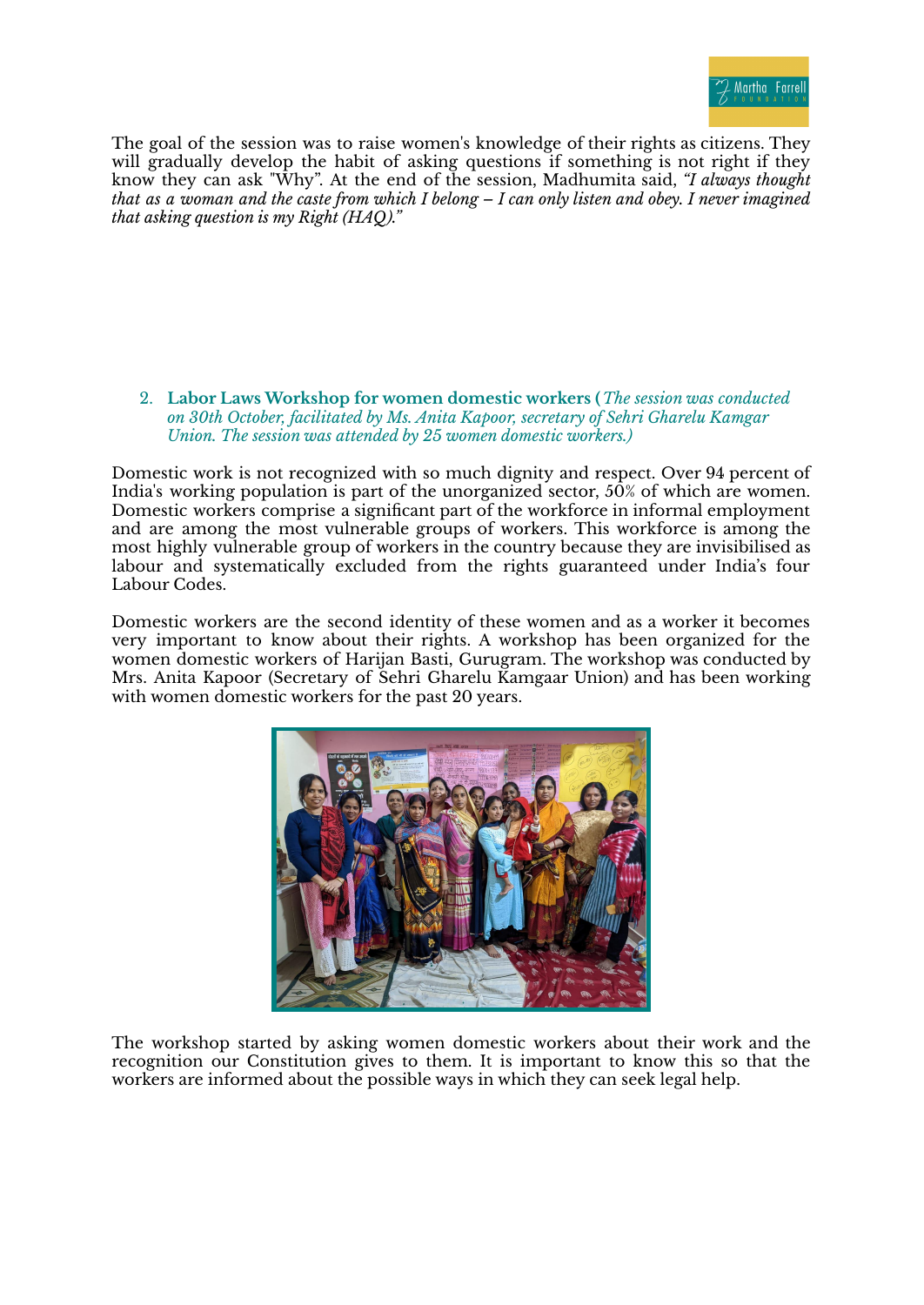

Women domestic workers were explained about India's role in the Geneva Agreement during the ILO Convention. They were made aware of how India was one of the countries who agreed to provide social security to the informal sector through equal pay for men and women and fixed and fair wages for all.

The discussion was further probed by the facilitator with the women about the reality on the ground. The women participants agreed that there are still women in the various divisions of the informal sector that get paid lesser than men. Other rights for the informal sector under the convention include social security in terms of health benefits and pension is an illusion for many informal sector women especially women domestic workers. *"humein ek din ki to chutti milti nahi hai, insaano k tarah to vyavhar hota nahi hai. Ye yojnae to bahot door ki baat hain"* (**We even don't get one day leave; we are not treated as humans. These schemes and laws are far from the reality)** said Sonia (a women domestic worker in Gurgaon). She then asked the women if they are aware of any domestic worker getting health benefits and pension. They all said no and then she explained the reasons behind it. The biggest reason is of not being identified as a 'worker'.

The facilitator then steered the discussion towards safety at the workplace. The women said that their workplaces are not safe at all. WDW Statements-

"Carlton wale building mei ladki ko niyokta ne neeche phek diya tha"(At carlton one of the employer pushed women domestic worker from their window)

"Ek aur jagah pe gharelu kaamgaar ko pankhe se latka diya tha" (At one place, women domestic worker was hanged from the window)

The facilitator then talked about the different kinds of challenges faced by part-time, full-time and living women domestic workers. To this, a woman said "Part-time sabse acha hota hai"

For full-time and living domestic workers, the facilitator informed that the employers are supposed to give a proper room, food, safety and medical support. Women said that this does not happen anywhere. Domestic workers like us are made to sleep in kitchens, balconies and sometimes with pets in the house.

The facilitator probed, "Who decides the salary for domestic work? Is it you or your employer?"

The women replied by saying that it is our employers who decide our salary. We don't have a say in it because they know that we have nowhere else to go. The pandemic has left women to take any jobs that they can and live in any kind of conditions to look after their families.

The facilitator then compared their employer's job with a domestic workers' job. Domestic workers do not get compensated for over-time work and most the places they are not even given paid leaves. The law for informal workers clearly says that a worker must be compensated double of his/her daily wage if they work over-time.

The facilitator then moved the discussion towards the socialization of women into domestic work. She asked, "Kya mard bhi kothiyo mei kaam karte hai?"

One of the women replied, "Pehle jab humne kaam shuru kiya tha tab nhi dekha kissi mard ko, par ab dekhte hai"